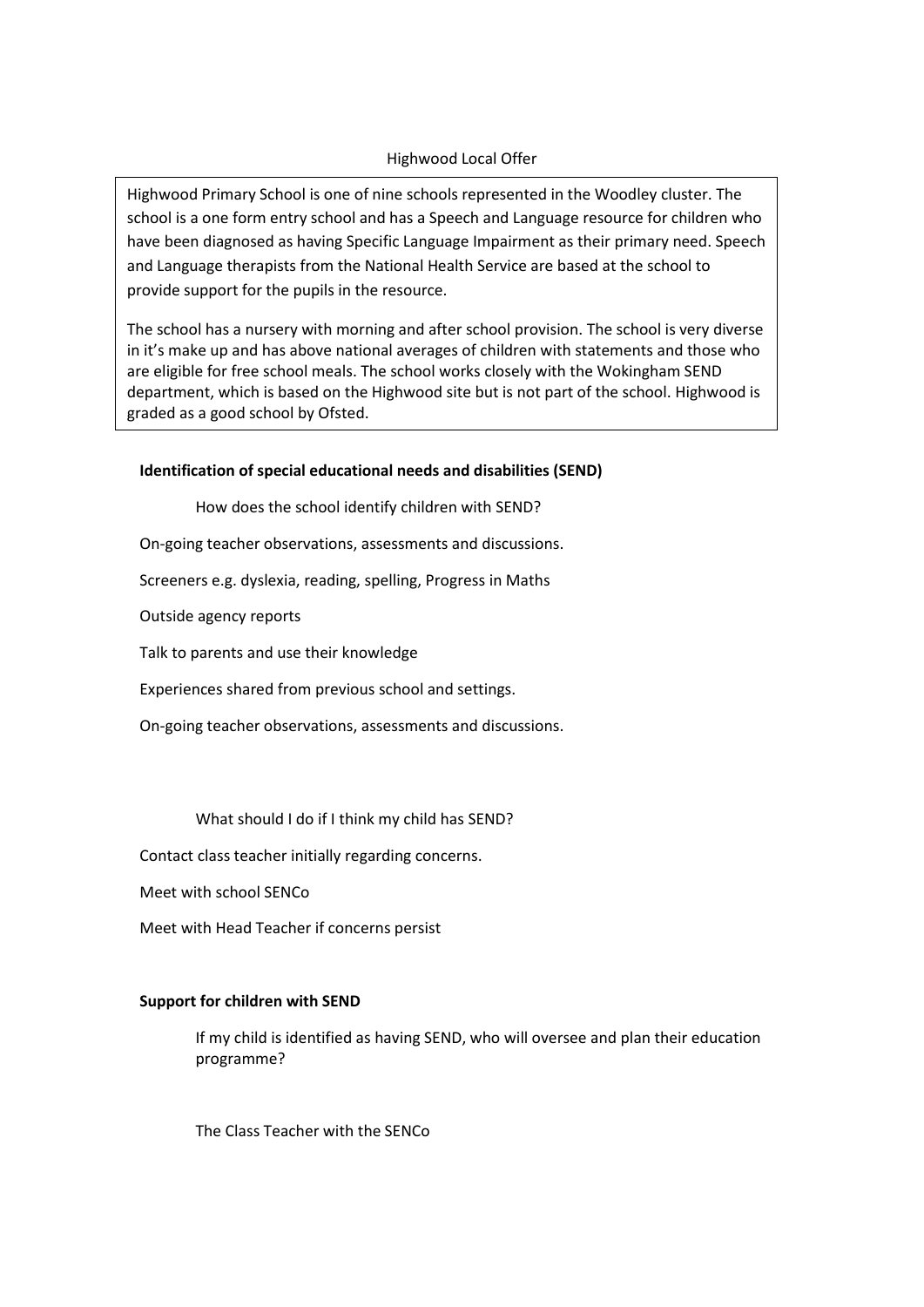How will I be informed/ consulted about the ways in which my child is being supported? An arranged meeting with the class teacher A meeting with the SENCo Through the child's Individual Education Plan (IEP) and review. Parents evening

Annual reports

How will the school balance my child's need for support with developing their independence?

IEP

- Visual timetables
- Visual learning aids
- Differentiated work
- Small group activities

How will the school match/ differentiate for my child's needs?

The curriculum will be differentiated based on each child's individual needs, taking into account teacher assessments, advice from outside agencies, the need for small group or 1:1 if needed or specific interventions.

**What teaching strategies will the school use for children with learning difficulties, including autistic spectrum disorder, hearing impairment, speech and language difficulties?**

**Each child's needs are looked at individually to determine the best strategies for them.** 

Strategies include: Differentiated activities Visual learning aids including pictures, writing frames, word banks Visual timetables Reward systems ICT support The learning environment of the class Small step success criteria Multi- sensory approaches to learning (where appropriate)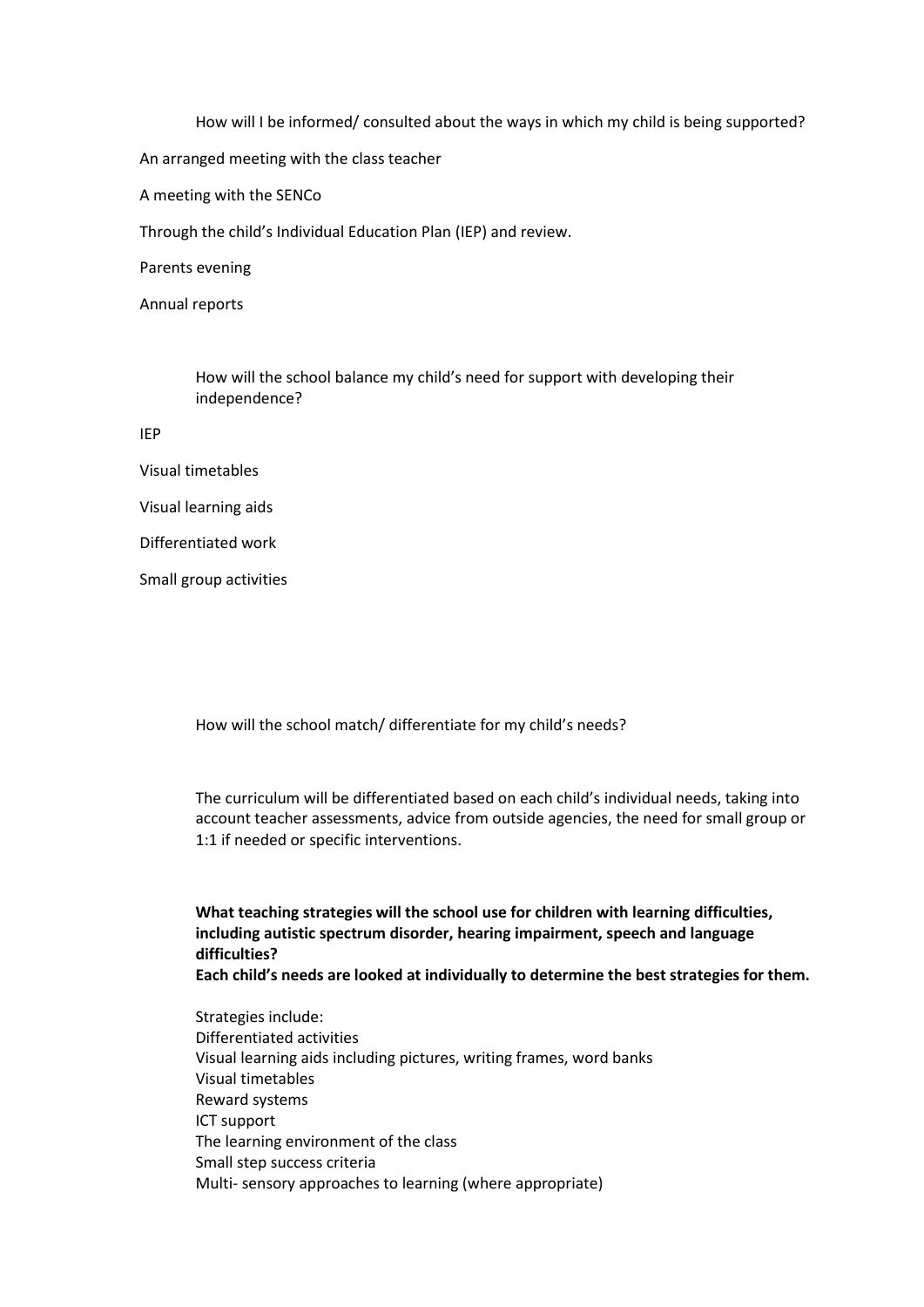## **What additional staffing does the school provide from its own budget for children with SEND?**

Reading recovery and numbers counts teacher EAL support worker for those EAL children with SEND (where possible or appropriate) Pastoral support assistant Social Skills group

## **What specific intervention programmes does the school offer to children with SEND and are these delivered on a one to one basis or in small groups?**

If the entry criteria are met we have:- Reading recovery – 1:1 Numbers counts

### **What resources and equipment does the school provide for children with SEND?**

This will vary for each child and will be at the discretion of the school. We will, however, endeavour to provide resources as each child with SEND requires.

Sloping desks Pencil grips Posture pads Wobble cushions Appropriate ICT programmes

**What special arrangements can be made for my child when taking examinations?** This will depend greatly on the support and provision the child receives in class but this can include. Applications are all made through DFE for:- Additional time Readers

#### **My child's progress**

Scribes

#### **How will the school monitor my child's progress and how will I be involved in this?**

On-going teacher assessment Standardised tests that give standardised scores and comparative ages IEP meetings and parents evenings Annual reviews for children with Statements.

## **When my child's progress is being reviewed, how will new targets be set and how will I be involved?**

#### SEE ABOVE

IEPs must be updated throughout the term depending on teacher observations and assessment. All efforts will be made to keep you informed of your child's progress through the term.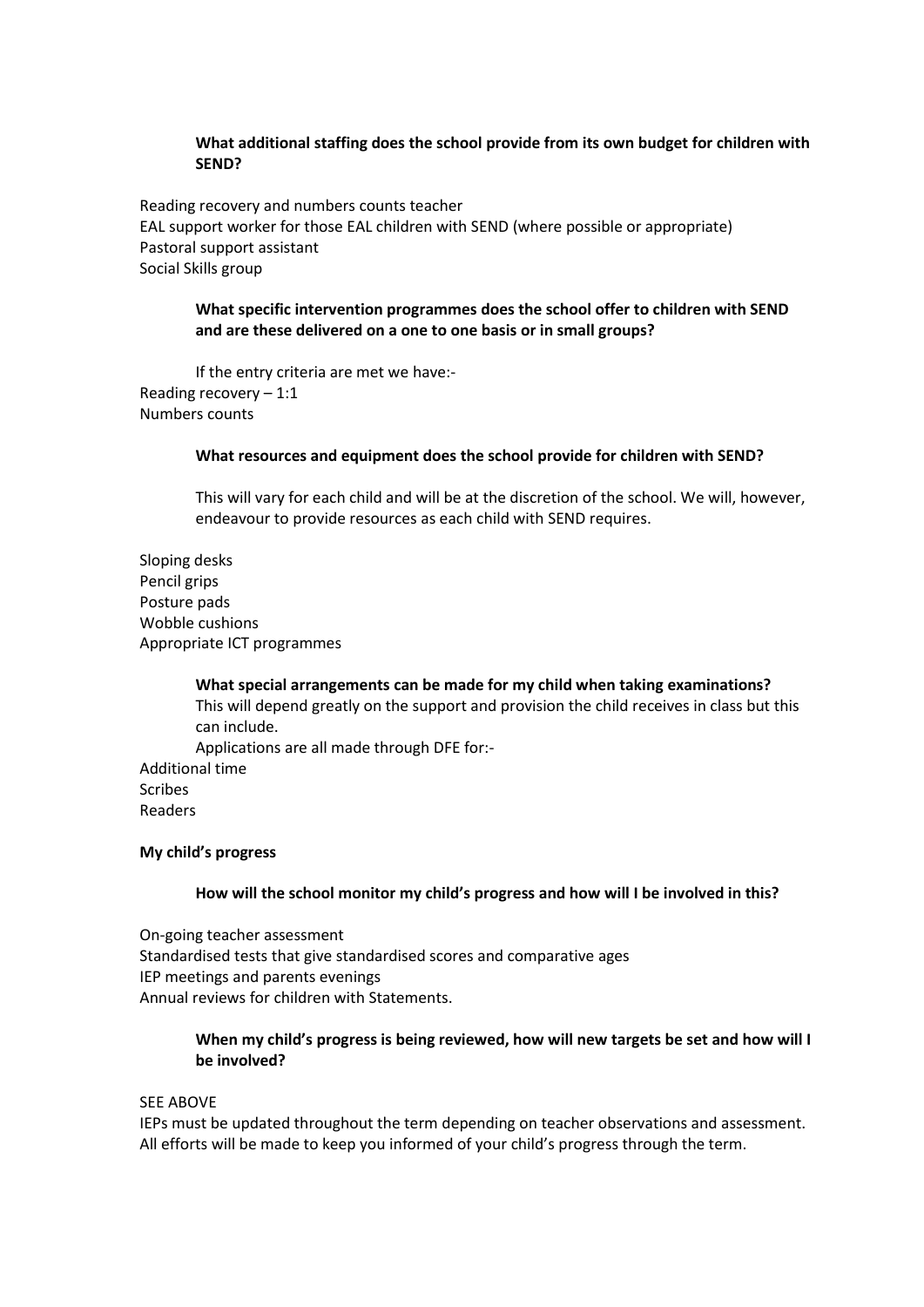# **In addition to the schools normal reporting arrangements, what other opportunities will there be to discuss my child's progress with school staff.**

## SEE ABOVE

The staff at Highwood are always happy to arrange meetings to discuss your child's progress at any time.

**What arrangements does the school have for regular home to school contact?** Where appropriate the school uses home school diaries.

Highwood has an open door policy at the beginning and end of each day for you to talk to the teacher.

All teachers are happy make appointments to meet with parents at a time that is convenient to the parent.

### **How can I help support my child's learning?**

Listen to your child read regularly at home Support your child with their homework Ensure the children do their SLT homework where appropriate Praise your child when they share their achievements with you. Come to meetings when arranged Ensure they attend their sessions regularly

## **Does the school offer any help for parents/carers to enable them to support their child's learning, e.g. training or learning events?**

The school sends a curriculum overview home every term to ensure that you can support your child in their learning at home.

There are occasional training sessions on how to support your child in reading etc. Any training available is mentioned in letters home.

You can also arrange a meeting with the class teacher to go through any strategies that are used in school or would help your child at home.

## **How will my child's views be sought about the help they are getting and the progress they are making.**

The children's views are sought for annual reviews of children with statements.

Teachers carry out structured conversations with some children.

Children are welcome at parents evening to give their views.

All provision is discussed with the child before it is begun to ensure that they understand what is going to happen and whether they are happy with what the provision will entail.

## **N/A**

# **How does the school assess the overall effectiveness of its SEN provision and how can parents / carers and young people take part in this evaluation?**

Monitoring progress through teacher assessments and standardised tests. With the support of outside agencies who review objectives set and progress made towards them.

Through the impact of interventions.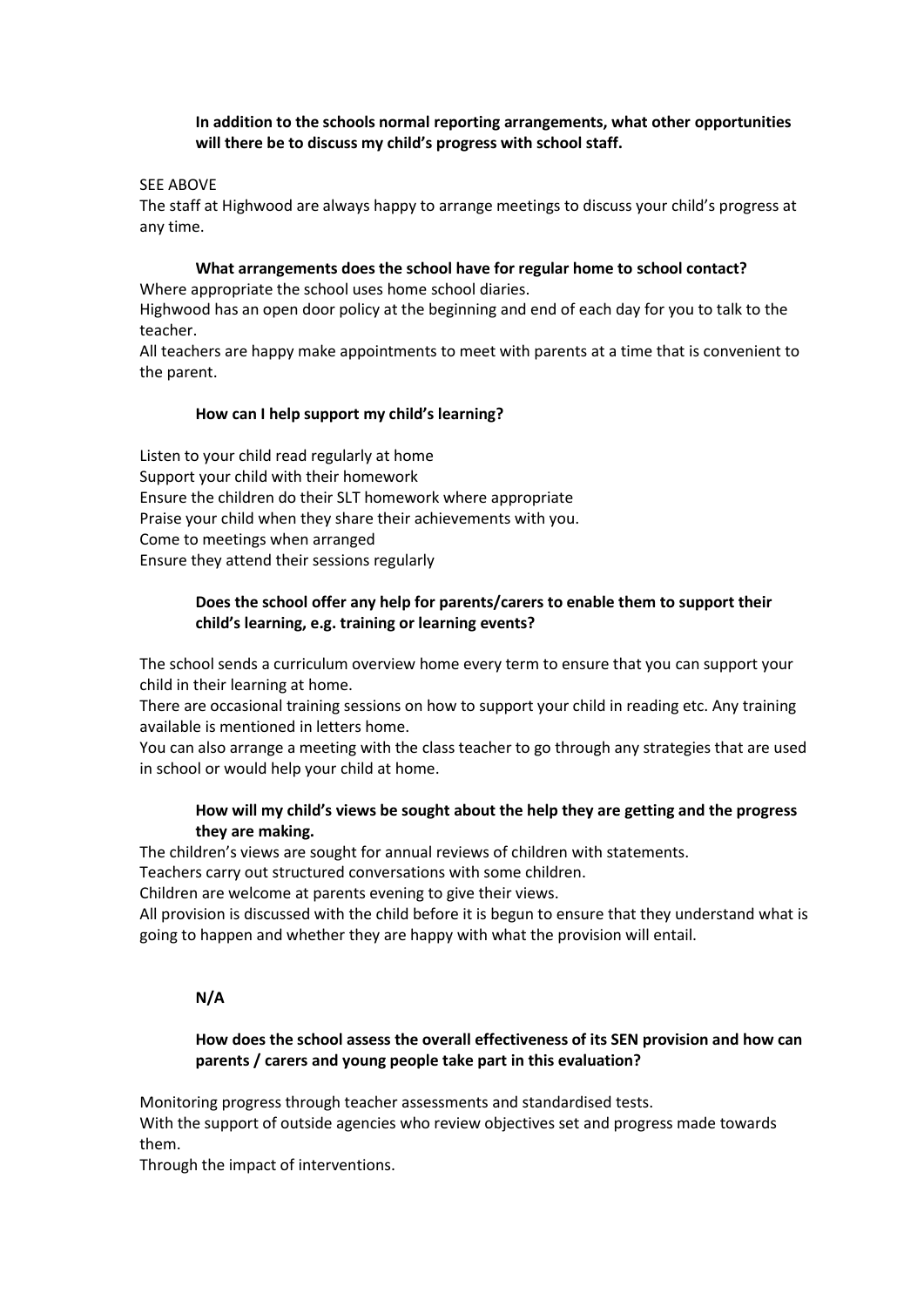Discussions with children and parents as appropriate. Children are aware of learning targets and next steps.

### **Support for my child's overall well-being.**

## **What support is available to promote the emotional and social development of children with SEND?**

Specific interventions E.G. Circle time, circle of friends, talking partners etc. Access to the school pastoral team, where appropriate. Liaison with Berkshire woman's aid. Foundry College. Daisy's Dream

# **What support does the school put in place for children who find it difficult to conform to**

**school behaviour expectations and how do you support children to avoid exclusion?**

A Robust behaviour policy Clear and consistent behaviour goals. Clear guidelines of choice. Support in decision making. Behaviour support plans. Individual provision can be decided. Quiet, time out areas can be arranged. Pastoral Support Plan (PSP)

## **What medical support is available in the school for children with SEND?**

Trained first aid staff Staff will be trained as and when needed to support children.

#### **How does the school manage the administration of medicine?**

Through the schools medicine policy. All medicine is arranged through the school office.

> **How does the school provide help with personal care where this is needed, e.g. toileting, eating etc?**

Disabled toilet. 1:1 support with personal care where appropriate

### **Specialist services and expertise available at or accessed by the school**

**What SEN support services does the school use, e.g. specialist support teachers, educational psychologists, teachers for the hearing impaired and visually impaired, ASD advisory teachers, behaviour support teachers etc?**

At times it may be appropriate to access outside agencies, these may include:- Family support workers CAHMs doctors Occupational Therapists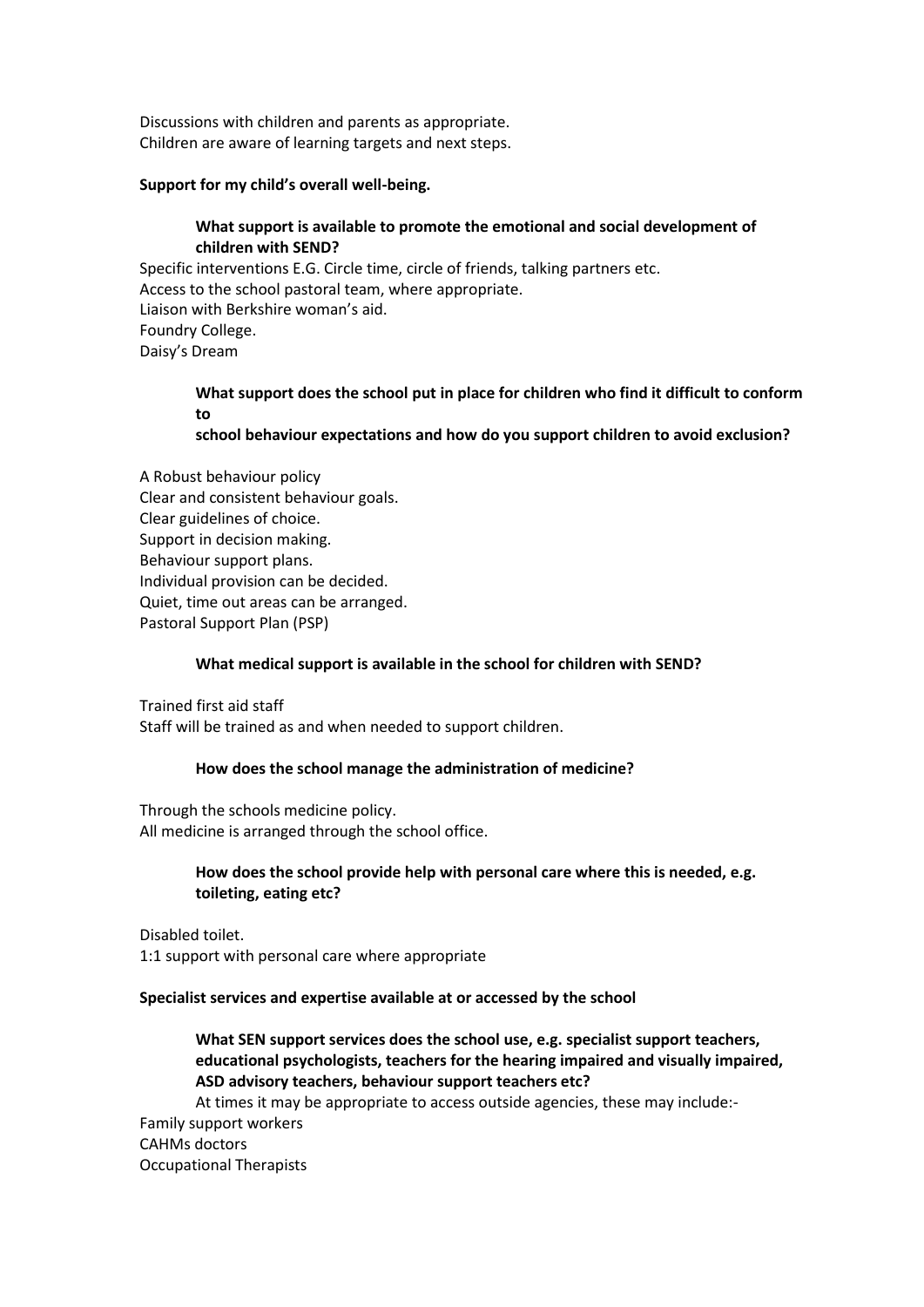Physiotherapists Speech and Language Therapists School Nurse Behaviour support workers Visually impaired services

## **What should I do if I think my children need support from one of these services?**

Speak to the class teacher and / or SENCo who will advise you of next steps and make referrals as appropriate.

## **How are Speech and Language Therapists, Occupational therapists and physiotherapists accessed?**

Referrals are made to the appropriate service through the Children and Young Person's Integrated Therapies Service (CYPIT).

Professionals come in to assess the children where necessary and set objectives, programmes and/or next steps.

In school staff carry out any programmes left for the child.

Professionals then either come in from time to time to assess progress made or the school request them back into school to assess children.

Most of these services can also be accessed through the GP.

# **What should I do if I think my children need support from Speech and Language Therapists, Occupational therapists and physiotherapists?**

Speak to the class teacher and / or SENCo who will advise you of next steps and make referrals as appropriate.

These services can also be accessed through the GP.

# **What arrangements does the school have for liaising with children's Social Care services?**

School has access to Children's social care services as required.

## **Training of school staff in SEND**

## **What SEND training is provided for School staff?**

Termly SEN staff meetings

Time to discuss children with SEND and their needs is allocated to every Senior Management meeting agenda.

Training is provided depending on current needs.

SENCo and/or Head teacher attend SEND training where appropriate and feed back to staff.

## **Do teachers have any specific qualifications in SEND?**

1 teacher with a masters in speech and language needs. University Accredited Special Educational Needs Co-Ordinator qualification.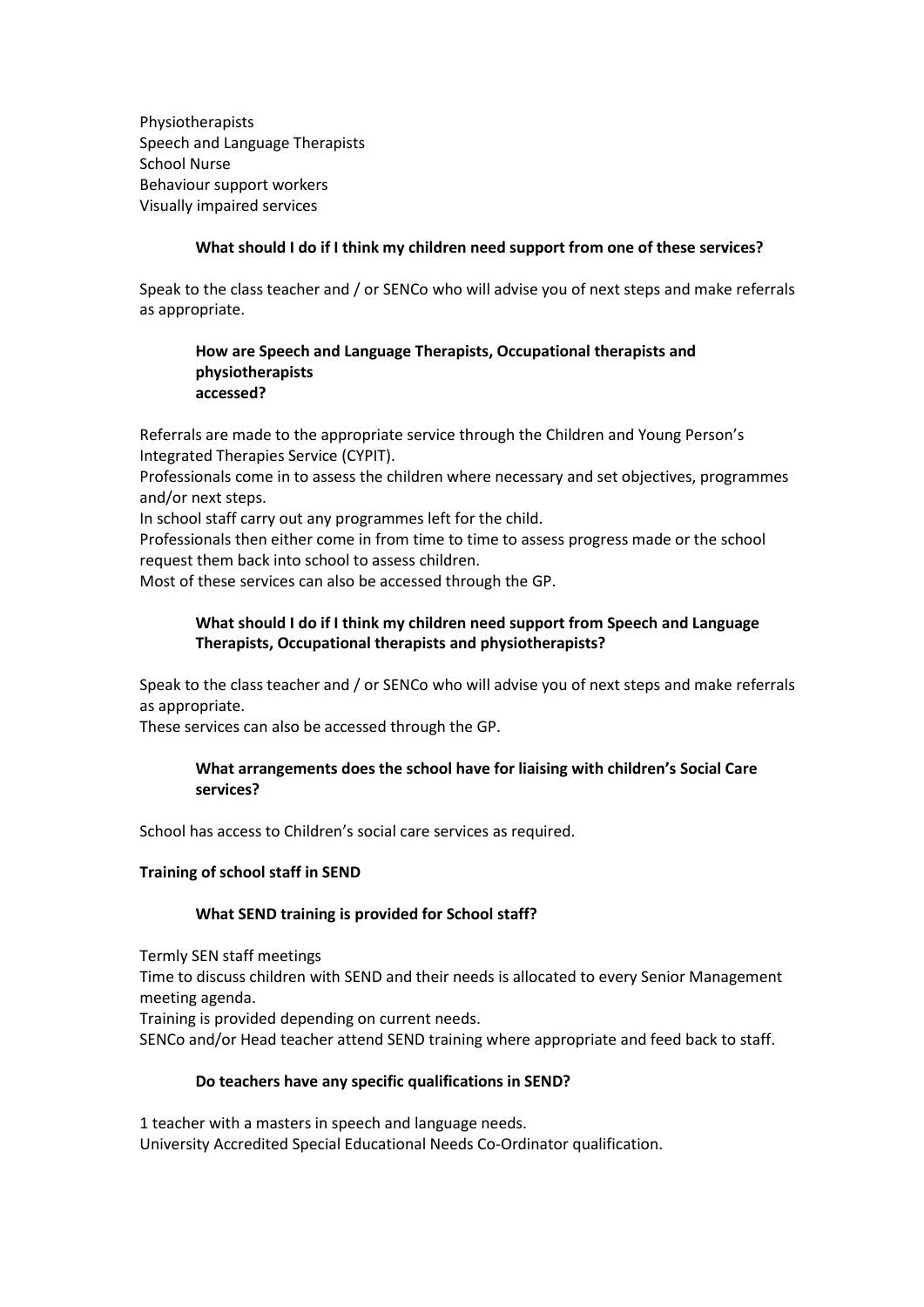# **6.3 Do teaching assistants have any specific qualifications in SEND?**

Teaching assistants are given opportunities to attend courses and training to further develop their knowledge and understanding of areas of SEN. All staff are part of ongoing CPD in line with the school and pupil's needs.

Do teaching assistants have any specific qualifications in SEND? As above

# **7. Activities outside the classroom including school trips**

7.1 How do you ensure children with SEND can be included in out of school activities and trips?

All children are included in outdoor activities and trips in discussion with parents. Risk assessments are carried out in line with the local authority guidelines. Parents may accompany child if necessary or 1:1 support may be provided depending on the level of need. Parents are asked to fill in a form regarding their child's needs. They are also invited to a meeting for residential trips.

Parent s are always welcome to talk to the class teacher and ask any questions they need to.

# **8. Accessibility of the school environment**

8.1 How accessible is the building for children with mobility difficulties / wheelchair users?

We are a single storey school with mobility access throughout.

8.2 Have adaptations / improvements been made to the auditory and visual environment?

None at this time

8.3 Are there accessible changing and toilet facilities?

Yes – we have a disable toilet near the centre of the school.

8.4 How do you ensure that all the school's facilities can be accessed by children with SEND?

We have children with a wide variety of SEND that use our facilities successfully and we adapt where necessary.

8.5 How does the school communicate with parents / carers who have a disability?

As previously stated.

8.6 How does the school communicate with parents / carers whose first language is not English?

We have an EAL team who speaks a variety of languages and interprets for the school. Where necessary we buy in interpreters or ask family members to help communicate information for key information.

# **9. Preparing my child to join the school or to transfer to a new school or the next stage of education and life**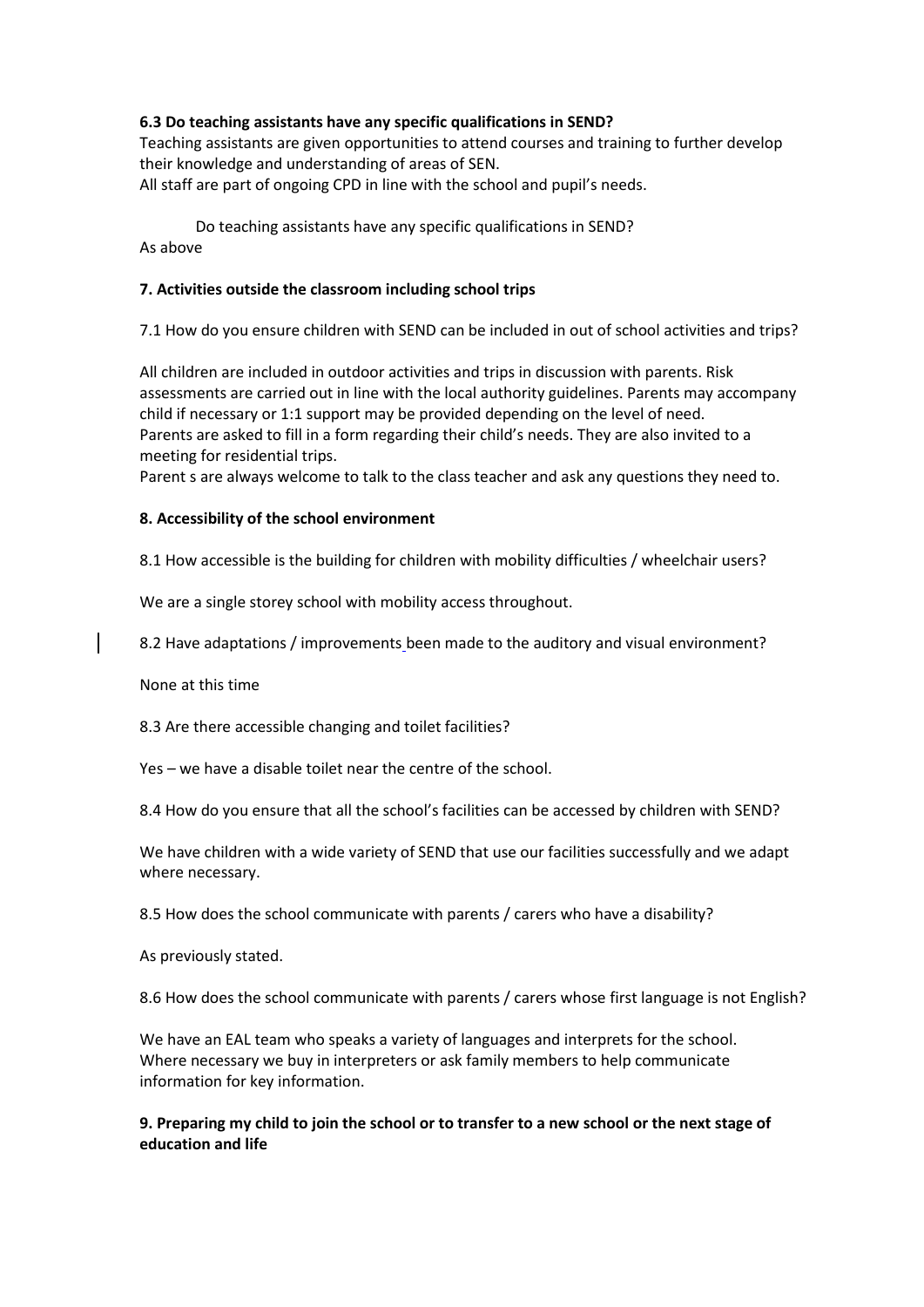9.1 What preparation will there be for both the school and my child before he or she joins the school?

Home visits, where arranged, including school staff and school SENCo. Liaison with current pre-school setting and visits to meet the child in a familiar setting. Planned transitions, including visits into school. Photos or booklets with team information. Social stories. Meetings with the family and specialists involved with the family if possible. School staff to attend TAFs, annual reviews etc. if appropriate.

9.2 How will my child be prepared to move on to the next stage within school, e.g. class or key stage?

Teacher to see child in current class setting.

Parents to meet with class teacher prior to the transition.

Teachers to pass on information and meet to discuss the needs of the child in question. Including social, emotional, physical and medical needs.

9.3 How will my child be prepared to move on to his or her next school?

As above

Liaising with and in line with the future schools policy.

9.4 How will you support a new school to prepare for my child?

Meet with the school and pass on information regarding the child's needs. Share strategies and practices that have been successful.

Invite them to the annual review, if appropriate.

Invite the new school to visit the child in current setting.

Suggest where additional transition days may be necessary.

9.5 What information will be provided to my child's new school?

As above

9.6 How will the school prepare my child for the transition to further education or employment?

N/A

## **10. Who can I contact to discuss my child?**

Class teacher SENCo Deputy Head teacher Head teacher

10.1 Who would be my first point of contact if I want to discuss something about my child or if I am worried?